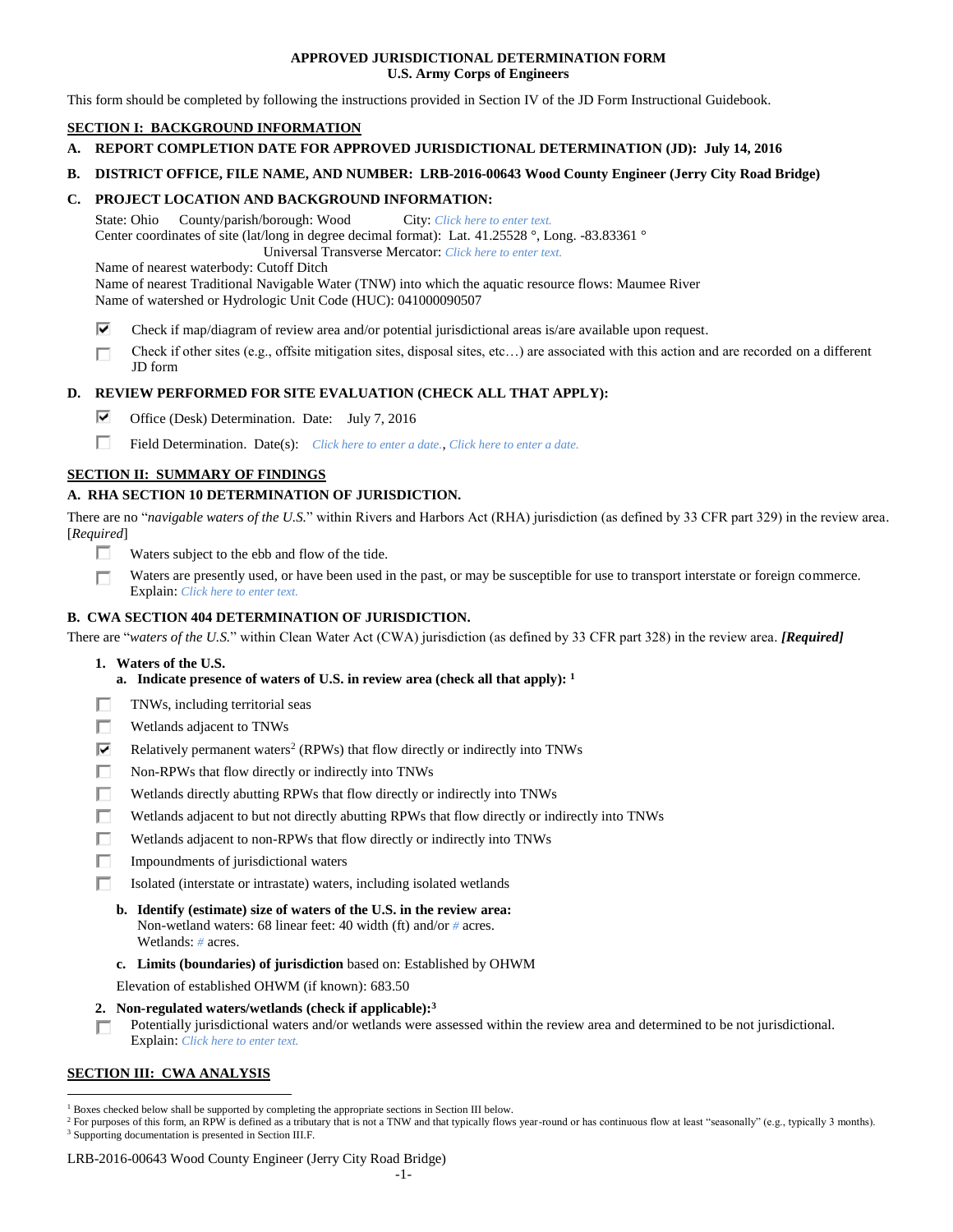#### **A. TNWs AND WETLANDS ADJACENT TO TNWs**

**The agencies will assert jurisdiction over TNWs and wetlands adjacent to TNWs. If the aquatic resource is a TNW, complete Section III.A.1 and Section III.D.1. only; if the aquatic resource is a wetland adjacent to a TNW, complete Sections III.A.1 and 2 and Section III.D.1.; otherwise, see Section III.B below**.

- **1. TNW**  Identify TNW: *Click here to enter text.* Summarize rationale supporting determination: *Click here to enter text.*
- **2. Wetland adjacent to TNW**

Summarize rationale supporting conclusion that wetland is "adjacent": *Click here to enter text.*

### **B. CHARACTERISTICS OF TRIBUTARY (THAT IS NOT A TNW) AND ITS ADJACENT WETLANDS (IF ANY):**

**This section summarizes information regarding characteristics of the tributary and its adjacent wetlands, if any, and it helps determine whether or not the standards for jurisdiction established under Rapanos have been met.** 

**The agencies will assert jurisdiction over non-navigable tributaries of TNWs where the tributaries are "relatively permanent waters" (RPWs), i.e. tributaries that typically flow year-round or have continuous flow at least seasonally (e.g., typically 3 months). A wetland that directly abuts an RPW is also jurisdictional. If the aquatic resource is not a TNW, but has year-round (perennial) flow, skip to Section III.D.2. If the aquatic resource is a wetland directly abutting a tributary with perennial flow, skip to Section III.D.4.**

**A wetland that is adjacent to but that does not directly abut an RPW requires a significant nexus evaluation. Corps districts and EPA regions will include in the record any available information that documents the existence of a significant nexus between a relatively permanent tributary that is not perennial (and its adjacent wetlands if any) and a traditional navigable water, even though a significant nexus finding is not required as a matter of law.**

**If the waterbody<sup>4</sup> is not an RPW, or a wetland directly abutting an RPW, a JD will require additional data to determine if the waterbody has a significant nexus with a TNW. If the tributary has adjacent wetlands, the significant nexus evaluation must consider the tributary in combination with all of its adjacent wetlands. This significant nexus evaluation that combines, for analytical purposes, the tributary and all of its adjacent wetlands is used whether the review area identified in the JD request is the tributary, or its adjacent wetlands, or both. If the JD covers a tributary with adjacent wetlands, complete Section III.B.1 for the tributary, Section III.B.2 for any onsite wetlands, and Section III.B.3 for all wetlands adjacent to that tributary, both onsite and offsite. The determination whether a significant nexus exists is determined in Section III.C below.**

- **1. Characteristics of non-TNWs that flow directly or indirectly into TNW**
	- **(i) General Area Conditions:** Watershed size: *# Choose an item.* Drainage area: *# Choose an item.*

Average annual rainfall: *#* inches Average annual snowfall: *#* inches

- **(ii) Physical Characteristics:**
	- (a) Relationship with TNW:
		- $\Box$  Tributary flows directly into TNW.
		- Tributary flows through *Choose an item.* tributaries before entering TNW.

| Project waters are <i>Choose an item</i> , river miles from TNW.                      |
|---------------------------------------------------------------------------------------|
| Project waters are <i>Choose an item</i> , river miles from RPW.                      |
| Project waters are <i>Choose an item.</i> aerial (straight) miles from TNW.           |
| Project waters are <i>Choose an item.</i> aerial (straight) miles from RPW.           |
| Project waters cross or serve as state boundaries. Explain: Click here to enter text. |
|                                                                                       |

Identify flow route to TNW<sup>5</sup>: *Click here to enter text.* Tributary stream order, if known: *Click here to enter text.*

(b) General Tributary Characteristics (check all that apply):

**Tributary** is:  $\Box$  Natural

- Artificial (man-made). Explain: *Click here to enter text.*
- Manipulated (man-altered). Explain: *Click here to enter text.*
- **Tributary** properties with respect to top of bank (estimate):
	- Average width: *#* feet Average depth: *#* feet Average side slopes: *Choose an item.*

#### LRB-2016-00643 Wood County Engineer (Jerry City Road Bridge)

 $\overline{a}$ 

<sup>4</sup> Note that the Instructional Guidebook contains additional information regarding swales, ditches, washes, and erosional features generally and in the arid West. <sup>5</sup> Flow route can be described by identifying, e.g., tributary a, which flows through the review area, to flow into tributary b, which then flows into TNW.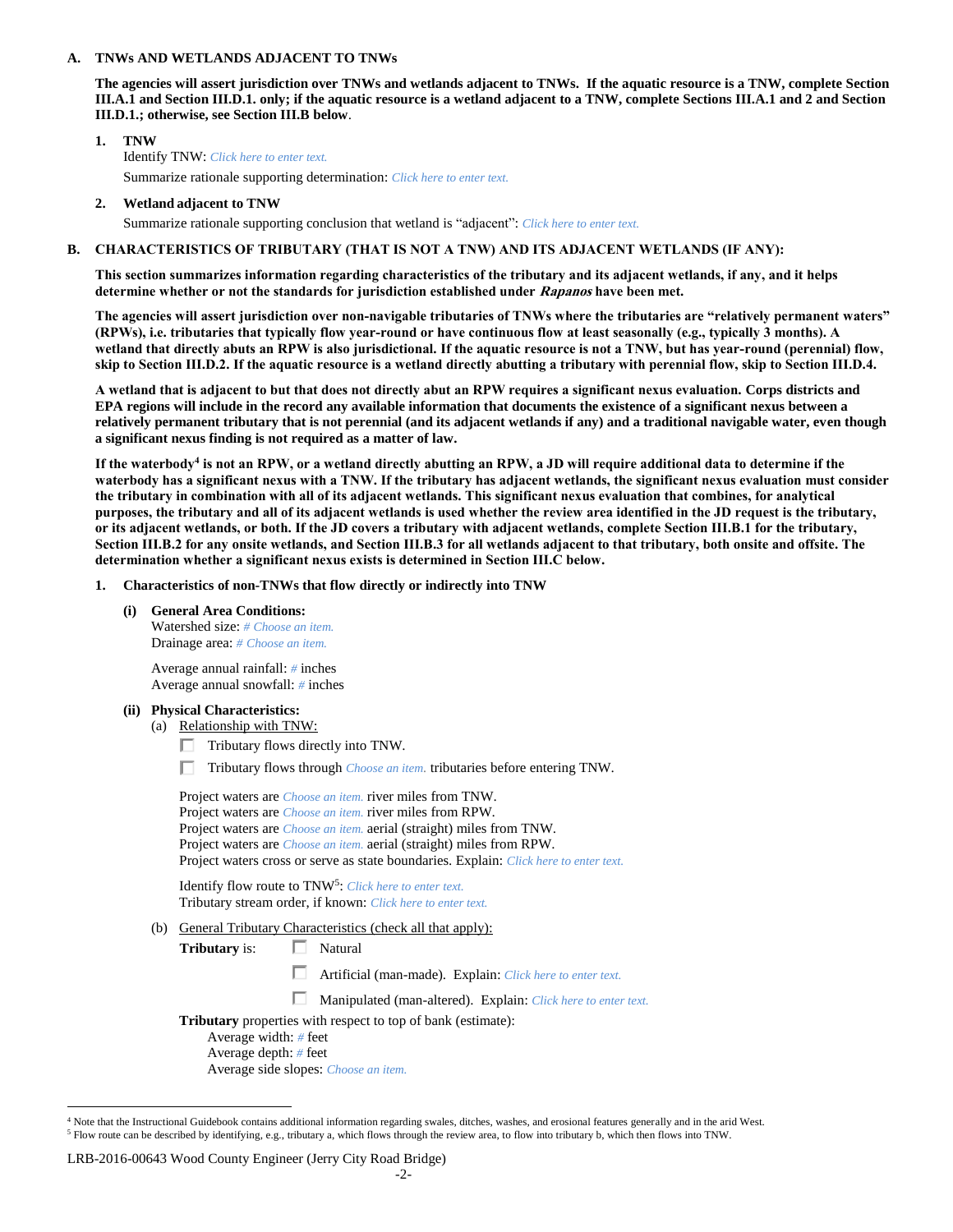|     |                                                                                                                                                                                                                                                                                     | Primary tributary substrate composition (check all that apply):                                                                                                                                                                                                                                                                                                                                                                                                                                                                                                                                                                                                                                            |   |                                                     |              |                                                                                              |  |                                                                                                                                                                                                                                                                                                                                                  |  |
|-----|-------------------------------------------------------------------------------------------------------------------------------------------------------------------------------------------------------------------------------------------------------------------------------------|------------------------------------------------------------------------------------------------------------------------------------------------------------------------------------------------------------------------------------------------------------------------------------------------------------------------------------------------------------------------------------------------------------------------------------------------------------------------------------------------------------------------------------------------------------------------------------------------------------------------------------------------------------------------------------------------------------|---|-----------------------------------------------------|--------------|----------------------------------------------------------------------------------------------|--|--------------------------------------------------------------------------------------------------------------------------------------------------------------------------------------------------------------------------------------------------------------------------------------------------------------------------------------------------|--|
|     |                                                                                                                                                                                                                                                                                     | Silts                                                                                                                                                                                                                                                                                                                                                                                                                                                                                                                                                                                                                                                                                                      |   | Sands                                               |              |                                                                                              |  | Concrete                                                                                                                                                                                                                                                                                                                                         |  |
|     |                                                                                                                                                                                                                                                                                     | Cobbles                                                                                                                                                                                                                                                                                                                                                                                                                                                                                                                                                                                                                                                                                                    |   | Gravel                                              |              |                                                                                              |  | Muck                                                                                                                                                                                                                                                                                                                                             |  |
|     |                                                                                                                                                                                                                                                                                     | Bedrock                                                                                                                                                                                                                                                                                                                                                                                                                                                                                                                                                                                                                                                                                                    | ш | Vegetation. Type/% cover: Click here to enter text. |              |                                                                                              |  |                                                                                                                                                                                                                                                                                                                                                  |  |
|     |                                                                                                                                                                                                                                                                                     | Other. Explain: Click here to enter text.                                                                                                                                                                                                                                                                                                                                                                                                                                                                                                                                                                                                                                                                  |   |                                                     |              |                                                                                              |  |                                                                                                                                                                                                                                                                                                                                                  |  |
|     | Tributary condition/stability [e.g., highly eroding, sloughing banks]. Explain: Click here to enter text.<br>Presence of run/riffle/pool complexes. Explain: Click here to enter text.<br>Tributary geometry: Choose an item.<br>Tributary gradient (approximate average slope): #% |                                                                                                                                                                                                                                                                                                                                                                                                                                                                                                                                                                                                                                                                                                            |   |                                                     |              |                                                                                              |  |                                                                                                                                                                                                                                                                                                                                                  |  |
| (c) | Flow:<br>Tributary provides for: Choose an item.<br>Estimate average number of flow events in review area/year: Choose an item.<br>Describe flow regime: Click here to enter text.<br>Other information on duration and volume: Click here to enter text.                           |                                                                                                                                                                                                                                                                                                                                                                                                                                                                                                                                                                                                                                                                                                            |   |                                                     |              |                                                                                              |  |                                                                                                                                                                                                                                                                                                                                                  |  |
|     |                                                                                                                                                                                                                                                                                     | Surface flow is: Choose an item. Characteristics: Click here to enter text.                                                                                                                                                                                                                                                                                                                                                                                                                                                                                                                                                                                                                                |   |                                                     |              |                                                                                              |  |                                                                                                                                                                                                                                                                                                                                                  |  |
|     | Subsurface flow: Choose an item. Explain findings: Click here to enter text.<br>$\Box$ Dye (or other) test performed: <i>Click here to enter text.</i>                                                                                                                              |                                                                                                                                                                                                                                                                                                                                                                                                                                                                                                                                                                                                                                                                                                            |   |                                                     |              |                                                                                              |  |                                                                                                                                                                                                                                                                                                                                                  |  |
|     |                                                                                                                                                                                                                                                                                     | Tributary has (check all that apply):<br>$\Box$ Bed and banks<br>$\Box$ OHWM <sup>6</sup> (check all indicators that apply):<br>$\Box$ clear, natural line impressed on the bank $\Box$<br>$\Box$ changes in the character of soil<br>$\Box$ shelving<br>$\Box$ vegetation matted down, bent, or absent $\Box$<br>leaf litter disturbed or washed away<br>$\Box$ sediment deposition<br>$\Box$ water staining<br>other (list): <i>Click here to enter text.</i><br>Discontinuous OHWM. <sup>7</sup> Explain: Click here to enter text.<br>$\Box$ High Tide Line indicated by:<br>$\Box$ oil or scum line along shore objects<br>$\Box$ fine shell or debris deposits (foreshore) $\Box$ physical markings; |   |                                                     | L.<br>ш<br>ш | the presence of wrack line<br>sediment sorting<br>scour<br>$\Box$ survey to available datum; |  | the presence of litter and debris<br>destruction of terrestrial vegetation<br>multiple observed or predicted flow events<br>abrupt change in plant community Click here to enter text.<br>If factors other than the OHWM were used to determine lateral extent of CWA jurisdiction (check all that apply):<br>Mean High Water Mark indicated by: |  |
|     |                                                                                                                                                                                                                                                                                     | physical markings/characteristics<br>tidal gauges<br>ш                                                                                                                                                                                                                                                                                                                                                                                                                                                                                                                                                                                                                                                     |   |                                                     |              |                                                                                              |  | $\Box$ vegetation lines/changes in vegetation types.                                                                                                                                                                                                                                                                                             |  |
|     |                                                                                                                                                                                                                                                                                     | other (list): Click here to enter text.                                                                                                                                                                                                                                                                                                                                                                                                                                                                                                                                                                                                                                                                    |   |                                                     |              |                                                                                              |  |                                                                                                                                                                                                                                                                                                                                                  |  |
|     |                                                                                                                                                                                                                                                                                     | (iii) Chemical Characteristics:<br>Explain: Click here to enter text.<br>Identify specific pollutants, if known: Click here to enter text.<br>(iv) Biological Characteristics. Channel supports (check all that apply):                                                                                                                                                                                                                                                                                                                                                                                                                                                                                    |   |                                                     |              |                                                                                              |  | Characterize tributary (e.g., water color is clear, discolored, oily film; water quality; general watershed characteristics, etc.).                                                                                                                                                                                                              |  |
|     | Riparian corridor. Characteristics (type, average width): Click here to enter text.                                                                                                                                                                                                 |                                                                                                                                                                                                                                                                                                                                                                                                                                                                                                                                                                                                                                                                                                            |   |                                                     |              |                                                                                              |  |                                                                                                                                                                                                                                                                                                                                                  |  |
|     | Wetland fringe. Characteristics: Click here to enter text.<br>Habitat for:<br>ш<br>Federally Listed species. Explain findings: Click here to enter text.                                                                                                                            |                                                                                                                                                                                                                                                                                                                                                                                                                                                                                                                                                                                                                                                                                                            |   |                                                     |              |                                                                                              |  |                                                                                                                                                                                                                                                                                                                                                  |  |
|     |                                                                                                                                                                                                                                                                                     |                                                                                                                                                                                                                                                                                                                                                                                                                                                                                                                                                                                                                                                                                                            |   |                                                     |              |                                                                                              |  |                                                                                                                                                                                                                                                                                                                                                  |  |
|     |                                                                                                                                                                                                                                                                                     |                                                                                                                                                                                                                                                                                                                                                                                                                                                                                                                                                                                                                                                                                                            |   |                                                     |              |                                                                                              |  |                                                                                                                                                                                                                                                                                                                                                  |  |
|     |                                                                                                                                                                                                                                                                                     | Fish/spawn areas. Explain findings: Click here to enter text.                                                                                                                                                                                                                                                                                                                                                                                                                                                                                                                                                                                                                                              |   |                                                     |              |                                                                                              |  |                                                                                                                                                                                                                                                                                                                                                  |  |

 $\overline{a}$ 

<sup>6</sup>A natural or man-made discontinuity in the OHWM does not necessarily sever jurisdiction (e.g., where the stream temporarily flows underground, or where the OHWM has been removed by development or agricultural practices). Where there is a break in the OHWM that is unrelated to the waterbody's flow regime (e.g., flow over a rock outcrop or through a culvert), the agencies will look for indicators of flow above and below the break. 7 Ibid.

LRB-2016-00643 Wood County Engineer (Jerry City Road Bridge)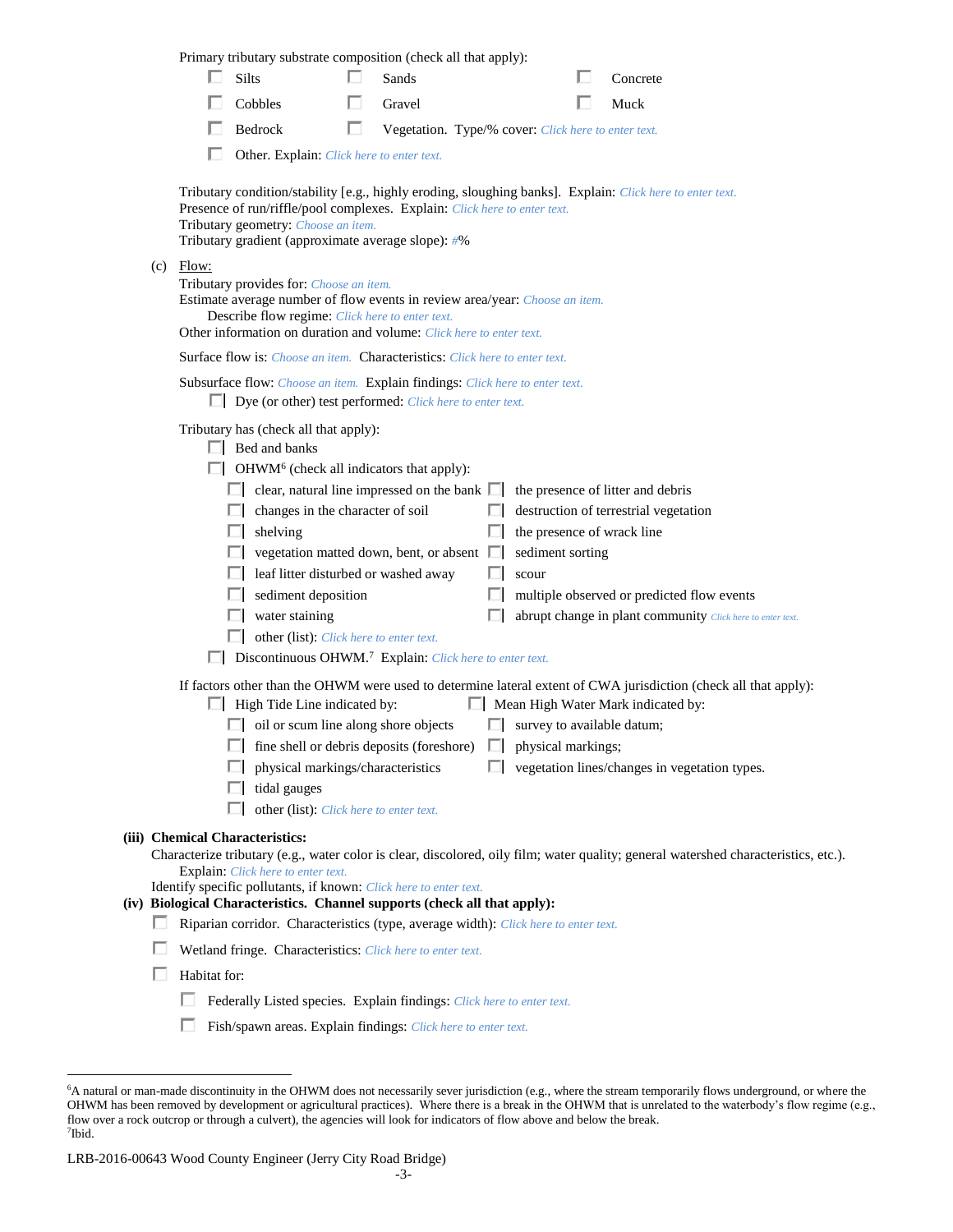п. Other environmentally-sensitive species. Explain findings: *Click here to enter text.*

| Aquatic/wildlife diversity. Explain findings: Click here to enter text. |  |  |
|-------------------------------------------------------------------------|--|--|
|-------------------------------------------------------------------------|--|--|

#### **2. Characteristics of wetlands adjacent to non-TNW that flow directly or indirectly into TNW**

### **(i) Physical Characteristics:**

- (a) General Wetland Characteristics:
	- Properties:

Wetland size: *#* acres Wetland type. Explain: *Click here to enter text.* Wetland quality. Explain: *Click here to enter text.* Project wetlands cross or serve as state boundaries. Explain: *Click here to enter text.*

(b) General Flow Relationship with Non-TNW:

Flow is: *Choose an item.* Explain: *Click here to enter text.*

Surface flow is: *Choose an item.* Characteristics: *Click here to enter text.*

Subsurface flow: *Choose an item.* Explain findings: *Click here to enter text.*

Dye (or other) test performed: *Click here to enter text.*

- (c) Wetland Adjacency Determination with Non-TNW:
	- $\Box$  Directly abutting
	- $\Box$  Not directly abutting
		- Discrete wetland hydrologic connection. Explain: *Click here to enter text.*
		- Ecological connection. Explain: *Click here to enter text.*
		- Separated by berm/barrier. Explain: *Click here to enter text.*

#### (d) Proximity (Relationship) to TNW

Project wetlands are *Choose an item.* river miles from TNW. Project waters are *Choose an item.* aerial (straight) miles from TNW. Flow is from: *Choose an item.* Estimate approximate location of wetland as within the *Choose an item.* floodplain.

#### **(ii) Chemical Characteristics:**

Characterize wetland system (e.g., water color is clear, brown, oil film on surface; water quality; general watershed characteristics; etc.). Explain: *Click here to enter text.*

Identify specific pollutants, if known: *Click here to enter text.*

#### **(iii) Biological Characteristics. Wetland supports (check all that apply):**

- Riparian buffer. Characteristics (type, average width): *Click here to enter text.*
- Vegetation type/percent cover. Explain: *Click here to enter text.*
- $\Box$  Habitat for:
	- Federally Listed species. Explain findings: *Click here to enter text*.
	- Fish/spawn areas. Explain findings: *Click here to enter text.*
	- Other environmentally-sensitive species. Explain findings: *Click here to enter text.*
	- Aquatic/wildlife diversity. Explain findings: *Click here to enter text.*

### **3. Characteristics of all wetlands adjacent to the tributary (if any)**

All wetland(s) being considered in the cumulative analysis: *Choose an item.* Approximately (*#*) acres in total are being considered in the cumulative analysis.

| For each wetland, specify the following: |  |
|------------------------------------------|--|
|------------------------------------------|--|

| Directly abuts? $(Y/N)$ | Size (in acres) | Directly abuts? $(Y/N)$ | Size (in acres) |
|-------------------------|-----------------|-------------------------|-----------------|
|                         |                 |                         |                 |
| V/N                     |                 | Y/N                     |                 |
| Y/N                     |                 | Y/N                     |                 |
|                         |                 |                         |                 |

Summarize overall biological, chemical and physical functions being performed: *Click here to enter text.*

#### **C. SIGNIFICANT NEXUS DETERMINATION**

**A significant nexus analysis will assess the flow characteristics and functions of the tributary itself and the functions performed by any wetlands adjacent to the tributary to determine if they significantly affect the chemical, physical, and biological integrity of a TNW. For each of the following situations, a significant nexus exists if the tributary, in combination with all of its adjacent wetlands,**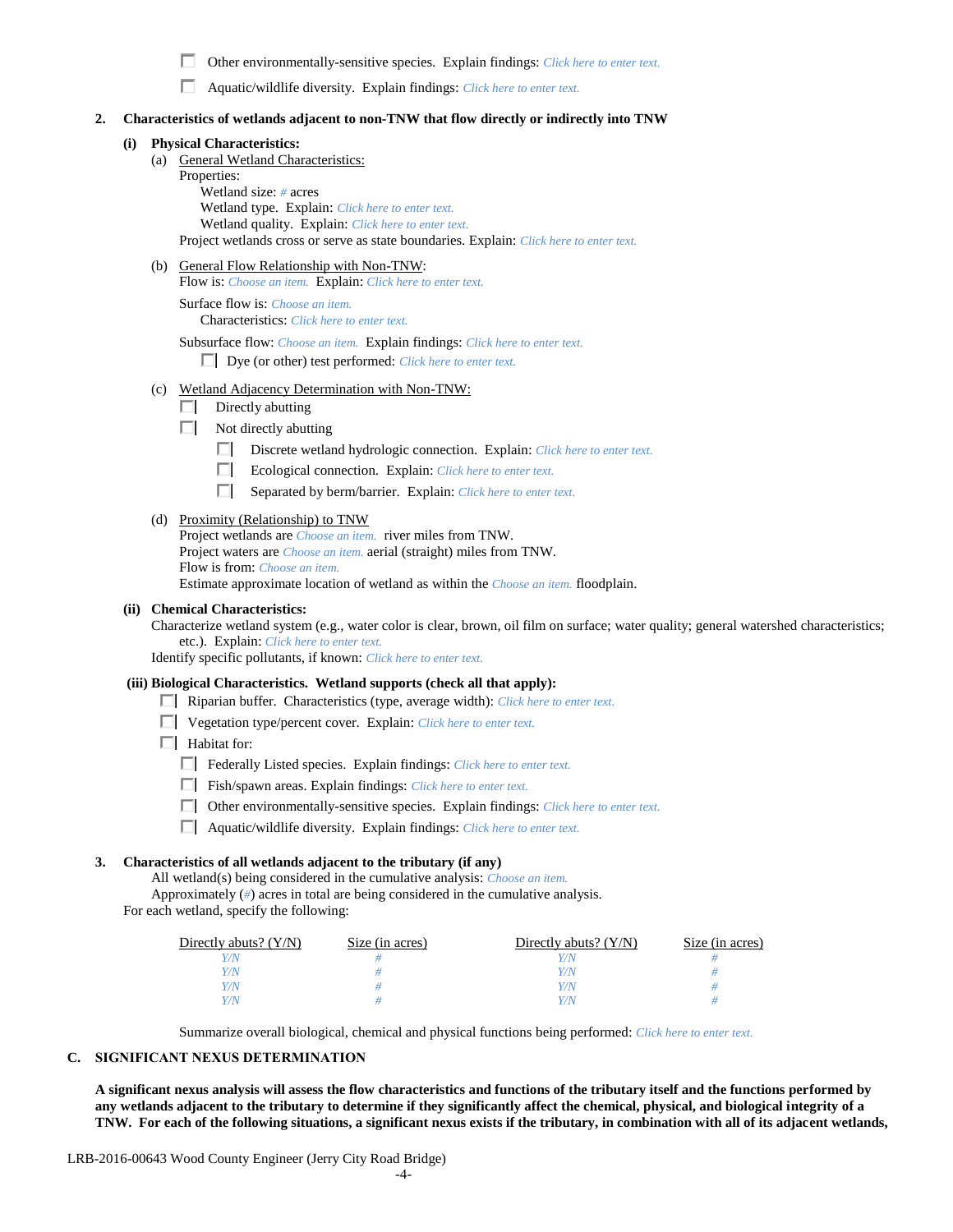**has more than a speculative or insubstantial effect on the chemical, physical and/or biological integrity of a TNW. Considerations when evaluating significant nexus include, but are not limited to the volume, duration, and frequency of the flow of water in the tributary and its proximity to a TNW, and the functions performed by the tributary and all its adjacent wetlands. It is not appropriate to determine significant nexus based solely on any specific threshold of distance (e.g. between a tributary and its adjacent wetland or between a tributary and the TNW). Similarly, the fact an adjacent wetland lies within or outside of a floodplain is not solely determinative of significant nexus.** 

### **Draw connections between the features documented and the effects on the TNW, as identified in the** *Rapanos* **Guidance and discussed in the Instructional Guidebook. Factors to consider include, for example:**

- Does the tributary, in combination with its adjacent wetlands (if any), have the capacity to carry pollutants or flood waters to TNWs, or to reduce the amount of pollutants or flood waters reaching a TNW?
- Does the tributary, in combination with its adjacent wetlands (if any), provide habitat and lifecycle support functions for fish and other species, such as feeding, nesting, spawning, or rearing young for species that are present in the TNW?
- Does the tributary, in combination with its adjacent wetlands (if any), have the capacity to transfer nutrients and organic carbon that support downstream foodwebs?
- Does the tributary, in combination with its adjacent wetlands (if any), have other relationships to the physical, chemical, or biological integrity of the TNW?

### *Note: the above list of considerations is not inclusive and other functions observed or known to occur should be documented below:*

- **1. Significant nexus findings for non-RPW that has no adjacent wetlands and flows directly or indirectly into TNWs.** Explain findings of presence or absence of significant nexus below, based on the tributary itself, then go to Section III.D: *Click here to enter text.*
- **2. Significant nexus findings for non-RPW and its adjacent wetlands, where the non-RPW flows directly or indirectly into TNWs.**  Explain findings of presence or absence of significant nexus below, based on the tributary in combination with all of its adjacent wetlands, then go to Section III.D: *Click here to enter text.*
- **3. Significant nexus findings for wetlands adjacent to an RPW but that do not directly abut the RPW.** Explain findings of presence or absence of significant nexus below, based on the tributary in combination with all of its adjacent wetlands, then go to Section III.D: *Click here to enter text.*

## **D. DETERMINATIONS OF JURISDICTIONAL FINDINGS. THE SUBJECT WATERS/WETLANDS ARE (CHECK ALL THAT APPLY):**

- **1. TNWs and Adjacent Wetlands.** Check all that apply and provide size estimates in review area:
	- **TNWs:** # linear feet # width (ft), Or, # acres.
	- Wetlands adjacent to TNWs: *#* acres.

# **2. RPWs that flow directly or indirectly into TNWs.**

- Tributaries of TNWs where tributaries typically flow year-round are jurisdictional. Provide data and rationale indicating that tributary is perennial: Cutoff Ditch indicated as a solid blue line on NHD, indicating a perennial stream. All aerials show this ditch holding water year round, from 1994 to 2016.
- $\Box$  Tributaries of TNW where tributaries have continuous flow "seasonally" (e.g., typically three months each year) are jurisdictional. Data supporting this conclusion is provided at Section III.B. Provide rationale indicating that tributary flows seasonally: *Click here to enter text.*.
	- Provide estimates for jurisdictional waters in the review area (check all that apply):
	- $\triangledown$  Tributary waters: 68 linear feet 40 width (ft).
	- Other non-wetland waters: *#* acres.
		- Identify type(s) of waters: *Click here to enter text.*
- **3. Non-RPWs<sup>8</sup> that flow directly or indirectly into TNWs.**
	- $\Box$  Waterbody that is not a TNW or an RPW, but flows directly or indirectly into a TNW, and it has a significant nexus with a TNW is jurisdictional. Data supporting this conclusion is provided at Section III.C.

Provide estimates for jurisdictional waters within the review area (check all that apply):

- **Tributary waters:** # linear feet # width (ft).
- Other non-wetland waters: *#* acres.

Identify type(s) of waters: *Click here to enter text.*

### **4. Wetlands directly abutting an RPW that flow directly or indirectly into TNWs.**

Wetlands directly abut RPW and thus are jurisdictional as adjacent wetlands.

Wetlands directly abutting an RPW where tributaries typically flow year-round. Provide data and rationale indicating that tributary is perennial in Section III.D.2, above. Provide rationale indicating that wetland is directly abutting an RPW: *Click here to enter text.*

 $\overline{a}$ 

<sup>8</sup>See Footnote # 3.

LRB-2016-00643 Wood County Engineer (Jerry City Road Bridge)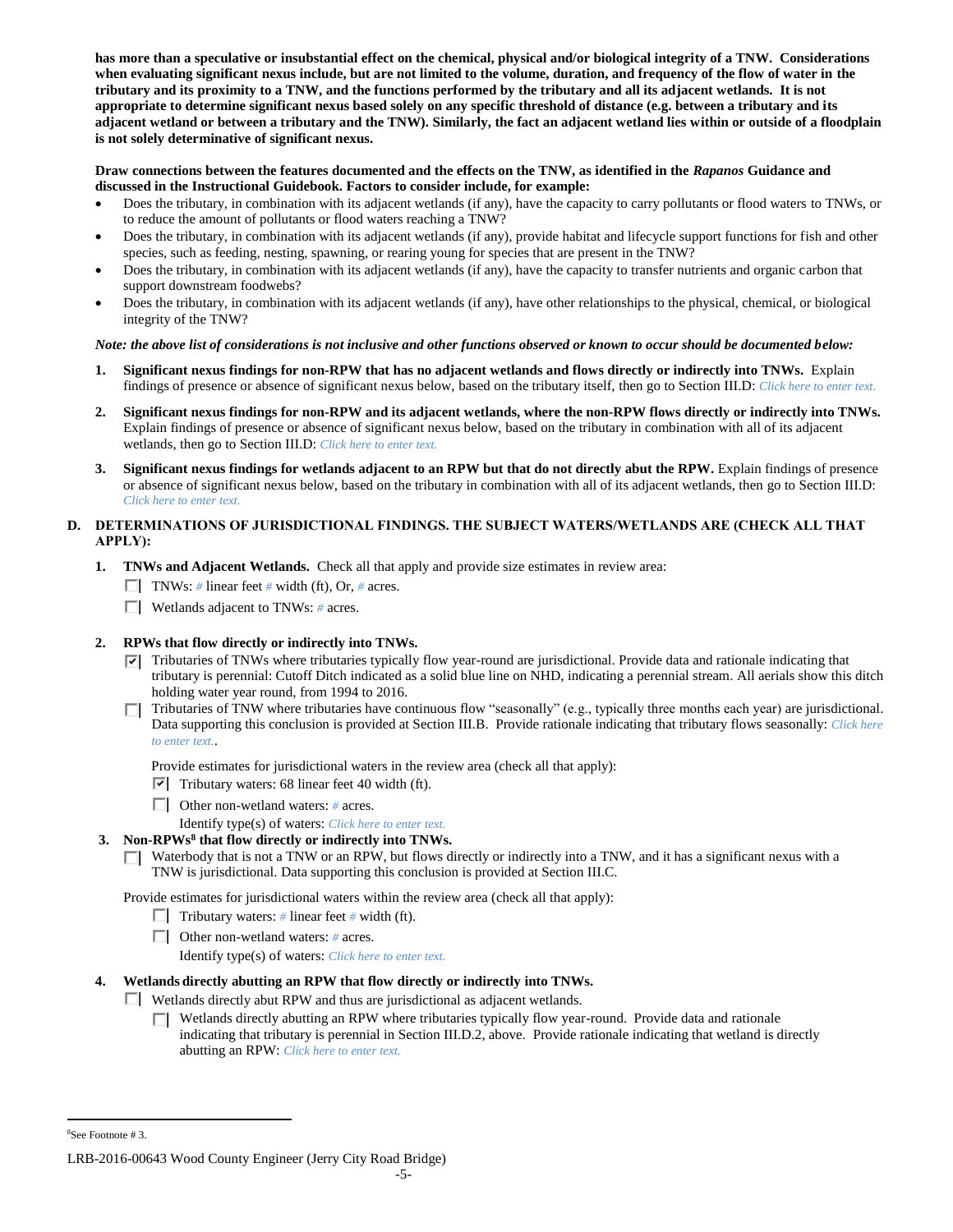Wetlands directly abutting an RPW where tributaries typically flow "seasonally." Provide data indicating that tributary is seasonal in Section III.B and rationale in Section III.D.2, above. Provide rationale indicating that wetland is directly abutting an RPW: *Click here to enter text.*

Provide acreage estimates for jurisdictional wetlands in the review area: *#* acres.

### **5. Wetlands adjacent to but not directly abutting an RPW that flow directly or indirectly into TNWs.**

 $\Box$  Wetlands that do not directly abut an RPW, but when considered in combination with the tributary to which they are adjacent and with similarly situated adjacent wetlands, have a significant nexus with a TNW are jurisidictional. Data supporting this conclusion is provided at Section III.C.

Provide acreage estimates for jurisdictional wetlands in the review area: *#* acres.

### **6. Wetlands adjacent to non-RPWs that flow directly or indirectly into TNWs.**

 $\Box$  Wetlands adjacent to such waters, and have when considered in combination with the tributary to which they are adjacent and with similarly situated adjacent wetlands, have a significant nexus with a TNW are jurisdictional. Data supporting this conclusion is provided at Section III.C.

Provide estimates for jurisdictional wetlands in the review area: *#* acres.

#### **7. Impoundments of jurisdictional waters. 9**

- As a general rule, the impoundment of a jurisdictional tributary remains jurisdictional.
- Demonstrate that impoundment was created from "waters of the U.S.," or
- Demonstrate that water meets the criteria for one of the categories presented above  $(1-6)$ , or
- Demonstrate that water is isolated with a nexus to commerce (see E below).

### **E. ISOLATED [INTERSTATE OR INTRA-STATE] WATERS, INCLUDING ISOLATED WETLANDS, THE USE, DEGRADATION OR DESTRUCTION OF WHICH COULD AFFECT INTERSTATE COMMERCE, INCLUDING ANY SUCH WATERS (CHECK ALL THAT APPLY):<sup>10</sup>**

which are or could be used by interstate or foreign travelers for recreational or other purposes.

- $\Box$  from which fish or shellfish are or could be taken and sold in interstate or foreign commerce.
- $\Box$  which are or could be used for industrial purposes by industries in interstate commerce.
- Interstate isolated waters.Explain: *Click here to enter text.*
- Other factors.Explain: *Click here to enter text.*

### **Identify water body and summarize rationale supporting determination:** *Click here to enter text.*

Provide estimates for jurisdictional waters in the review area (check all that apply):

- $\Box$  Tributary waters: # linear feet # width (ft).
- Other non-wetland waters: *#* acres.

Identify type(s) of waters: *Click here to enter text.*

#### Wetlands: *#* acres.

П

п.

## **F. NON-JURISDICTIONAL WATERS, INCLUDING WETLANDS (CHECK ALL THAT APPLY):**

- If potential wetlands were assessed within the review area, these areas did not meet the criteria in the 1987 Corps of Engineers Wetland Delineation Manual and/or appropriate Regional Supplements.
- Review area included isolated waters with no substantial nexus to interstate (or foreign) commerce.
	- Prior to the Jan 2001 Supreme Court decision in "*SWANCC*," the review area would have been regulated based solely on the "Migratory Bird Rule" (MBR).
- Waters do not meet the "Significant Nexus" standard, where such a finding is required for jurisdiction. Explain: *Click here to enter text.*
- П Other: (explain, if not covered above): *Click here to enter text.*

Provide acreage estimates for non-jurisdictional waters in the review area, where the sole potential basis of jurisdiction is the MBR factors (i.e., presence of migratory birds, presence of endangered species, use of water for irrigated agriculture), using best professional judgment (check all that apply):

Non-wetland waters (i.e., rivers, streams): *#* linear feet *#* width (ft).

Lakes/ponds: *#* acres.

Other non-wetland waters: *#* acres. List type of aquatic resource: *Click here to enter text.*.

Wetlands: *#* acres.

 $\overline{a}$ <sup>9</sup> To complete the analysis refer to the key in Section III.D.6 of the Instructional Guidebook.

<sup>&</sup>lt;sup>10</sup> Prior to asserting or declining CWA jurisdiction based solely on this category, Corps Districts will elevate the action to Corps and EPA HQ for review consistent with the process described in the Corps/EPA *Memorandum Regarding CWA Act Jurisdiction Following Rapanos.*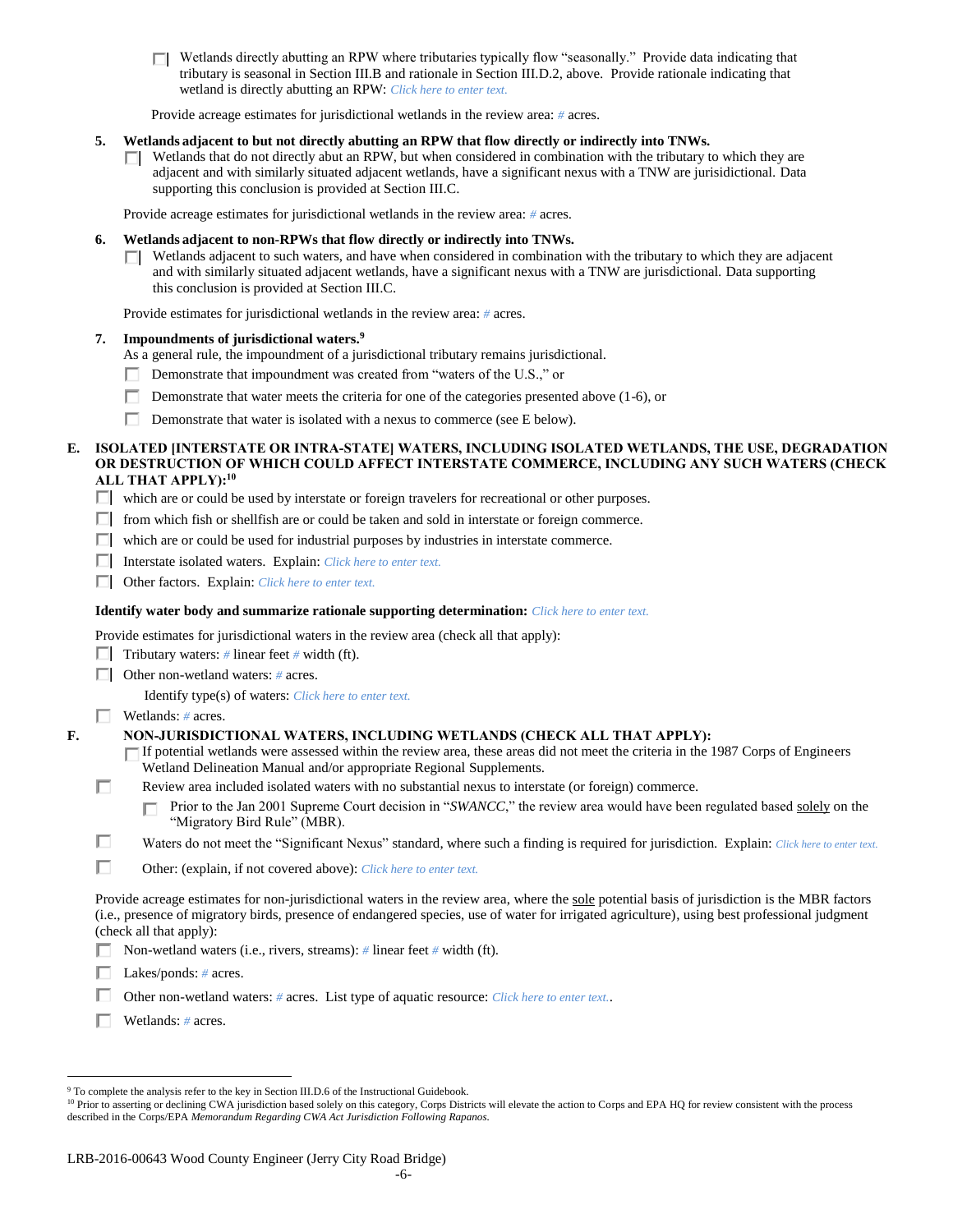Provide acreage estimates for non-jurisdictional waters in the review area that do not meet the "Significant Nexus" standard, where such a finding is required for jurisdiction (check all that apply):

- Non-wetland waters (i.e., rivers, streams): *#* linear feet *#* width (ft).
- Lakes/ponds: # acres.
- Other non-wetland waters: *#* acres. List type of aquatic resource: *Click here to enter text.*.
- Wetlands: *#* acres.

# **SECTION IV: DATA SOURCES.**

| A. SUPPORTING DATA. Data reviewed for JD (check all that apply - checked items shall be included in case file and, where checked and                                               |
|------------------------------------------------------------------------------------------------------------------------------------------------------------------------------------|
| requested, appropriately reference sources below):                                                                                                                                 |
| Maps, plans, plots or plat submitted by or on behalf of the applicant/consultant: Click here to enter text.<br>罓                                                                   |
| Data sheets prepared/submitted by or on behalf of the applicant/consultant.                                                                                                        |
| Office concurs with data sheets/delineation report.                                                                                                                                |
| Office does not concur with data sheets/delineation report.<br>П                                                                                                                   |
| Data sheets prepared by the Corps: Click here to enter text.                                                                                                                       |
| Corps navigable waters' study: Click here to enter text.                                                                                                                           |
| U.S. Geological Survey Hydrologic Atlas: OH-Weston<br>⊽                                                                                                                            |
| USGS NHD data.<br>ल।                                                                                                                                                               |
| USGS 8 and 12 digit HUC maps.<br>ш                                                                                                                                                 |
| U.S. Geological Survey map(s). Cite scale & quad name: Click here to enter text.                                                                                                   |
| <b>USDA Natural Resources Conservation Service Soil Survey. Citation:</b> Click here to enter text.                                                                                |
| National wetlands inventory map(s). Cite name: OH- Weston<br>⊽                                                                                                                     |
| State/Local wetland inventory map(s): Click here to enter text.                                                                                                                    |
| FEMA/FIRM maps: Click here to enter text.                                                                                                                                          |
| 100-year Floodplain Elevation is: <i>Click here to enter text</i> . (National Geodectic Vertical Datum of 1929)                                                                    |
| Photographs: $\overline{v}$ Aerial (Name & Date): Google Earth 1994, 2004, 2005, July, October, and December 2006, 2009, October and<br>⊽<br>December 2010, 2011, 2014, 2015, 2016 |
| or $\Box$ Other (Name & Date): Click here to enter text.                                                                                                                           |
| Previous determination(s). File no. and date of response letter: Click here to enter text.                                                                                         |
| Applicable/supporting case law: Click here to enter text.                                                                                                                          |
| Applicable/supporting scientific literature: Click here to enter text.                                                                                                             |
| Other information (please specify): Click here to enter text.                                                                                                                      |
| <b>B. ADDITIONAL COMMENTS TO SUPPORT JD:</b> Click here to enter text.                                                                                                             |